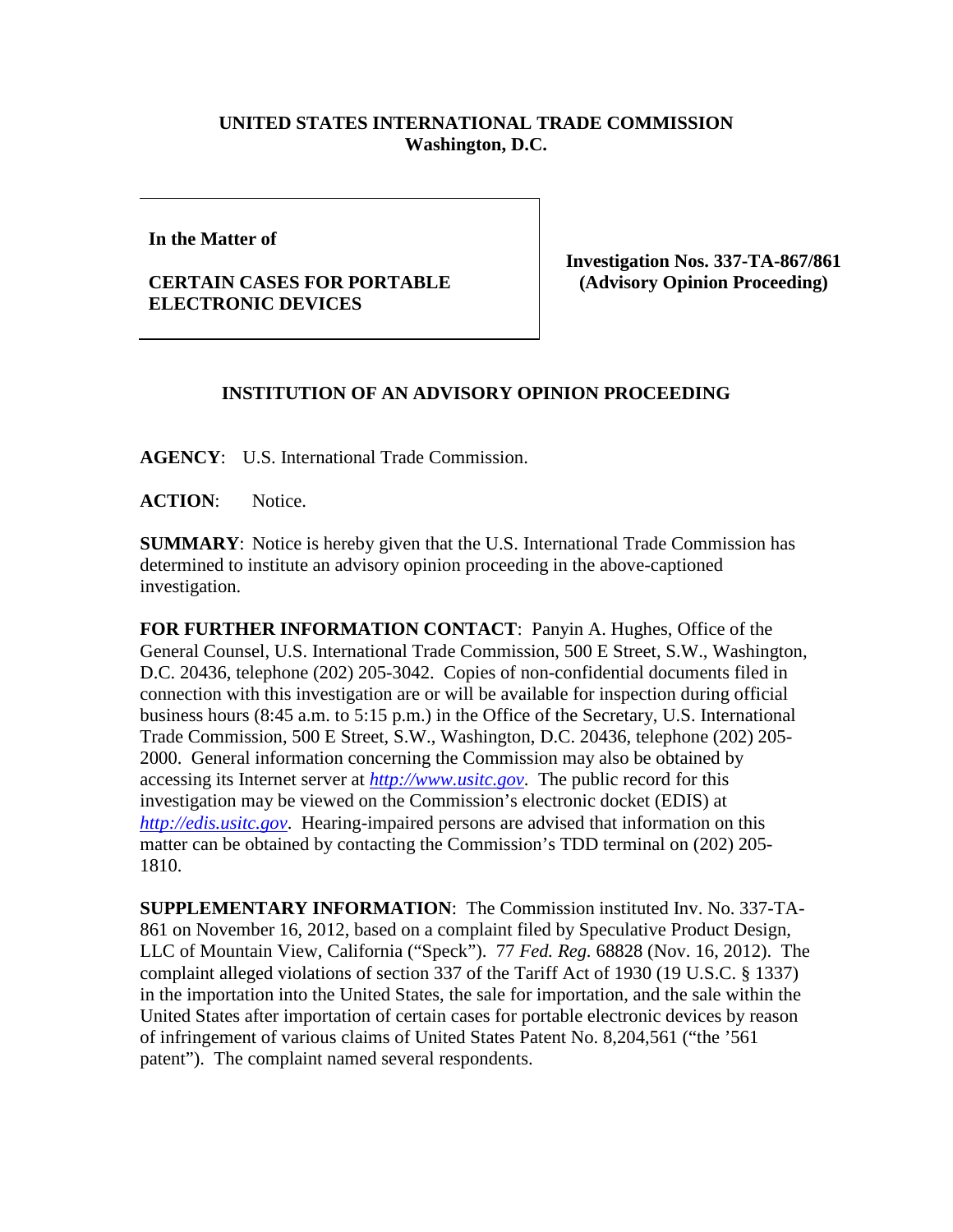The Commission instituted Inv. No. 337-TA-867 on January 31, 2013, based on a complaint filed by Speck. 78 *Fed. Reg.* 6834 (Jan. 31, 2013). That complaint also alleged violations of section 337 of the Tariff Act of 1930 (19 U.S.C. § 1337) in the importation into the United States, the sale for importation, and the sale within the United States after importation of certain cases for portable electronic devices by reason of infringement of various claims of the '561 patent. The complaint named several respondents. On January 31, 2013, the Commission consolidated the two investigations. *Id.*

All the participating respondents were terminated from the consolidated investigations as a result of settlement agreements, consent motion stipulations, or withdrawal of the complaint as to them. A number of the named respondents defaulted. On February 21, 2014, the ALJ issued his final initial determination finding a violation of section 337 as to claims 4, 5, 9, and 11 of the '561 patent by the defaulting respondents and recommended issuance of a general exclusion order ("GEO"). Based on evidence of a pattern of violation and difficulty ascertaining the source of the infringing produces, the Commission agreed with the ALJ and issued a GEO directed to cases for portable electronic devices that infringe one of claims 4, 5, 9, and 11 of the '561 patent.

On September 4, 2014, Otter Products, LLC of Fort Collins, Colorado ("Otter") filed a request with the Commission asking for institution of an advisory opinion proceeding to declare that its Symmetry Series Products are not covered by the general exclusion order. Specifically, Otter requests that the proceeding consider: (1) whether, under section 337 and the Administrative Procedure Act, the GEO should apply to Otter's imports absent a determination by the Commission in a violation or enforcement proceeding that Otter's products infringe; (2) whether Otter's products are covered by one or more of claims 4, 5, 9, and 11 of the '561 patent; and (3) that the Commission consider the validity of the '561 patent as part of this proceeding. On October 1, 2014, complainant Speck filed an opposition to Otter's request.

The Commission has determined that Otter's request complies with the requirements for institution of an advisory opinion proceeding under Commission Rule 210.79 to determine whether Otter's Symmetry Series products infringe one or more of claims 4, 5, 9, and 11 of the '561 patent. The Commission has determined to reject Otter's argument that the GEO should apply to only products that were specifically before the Commission. *See Hyundai Elecs. Indus. Co. v. U.S. Int'l Trade Comm'n*, 899 F.2d 1204, 1210 (Fed. Cir. 1990) (internal citations omitted) ("the Commission can impose a general exclusion order that binds parties and non-parties alike and effectively shifts to would-be importers of potentially infringing articles, as a condition of entry, the burden of establishing noninfringement."); *Multi Level Touch Control Lighting Switches*, USITC Inv. No. 337-TA-225, 1987 ITC Lexis 274, \*6 (Jul. 16, 1987) ("It is in the nature of general exclusion orders that they may apply to articles not before the Commission during the investigation.") The Commission has also determined to continue its longstanding practice of not considering the validity of the underlying intellectual property in advisory proceedings. *See Certain Rare Earth Magnets and Magnetic Materials and Articles Containing Same*, Inv. No. 337-TA-413, Denial of Request for